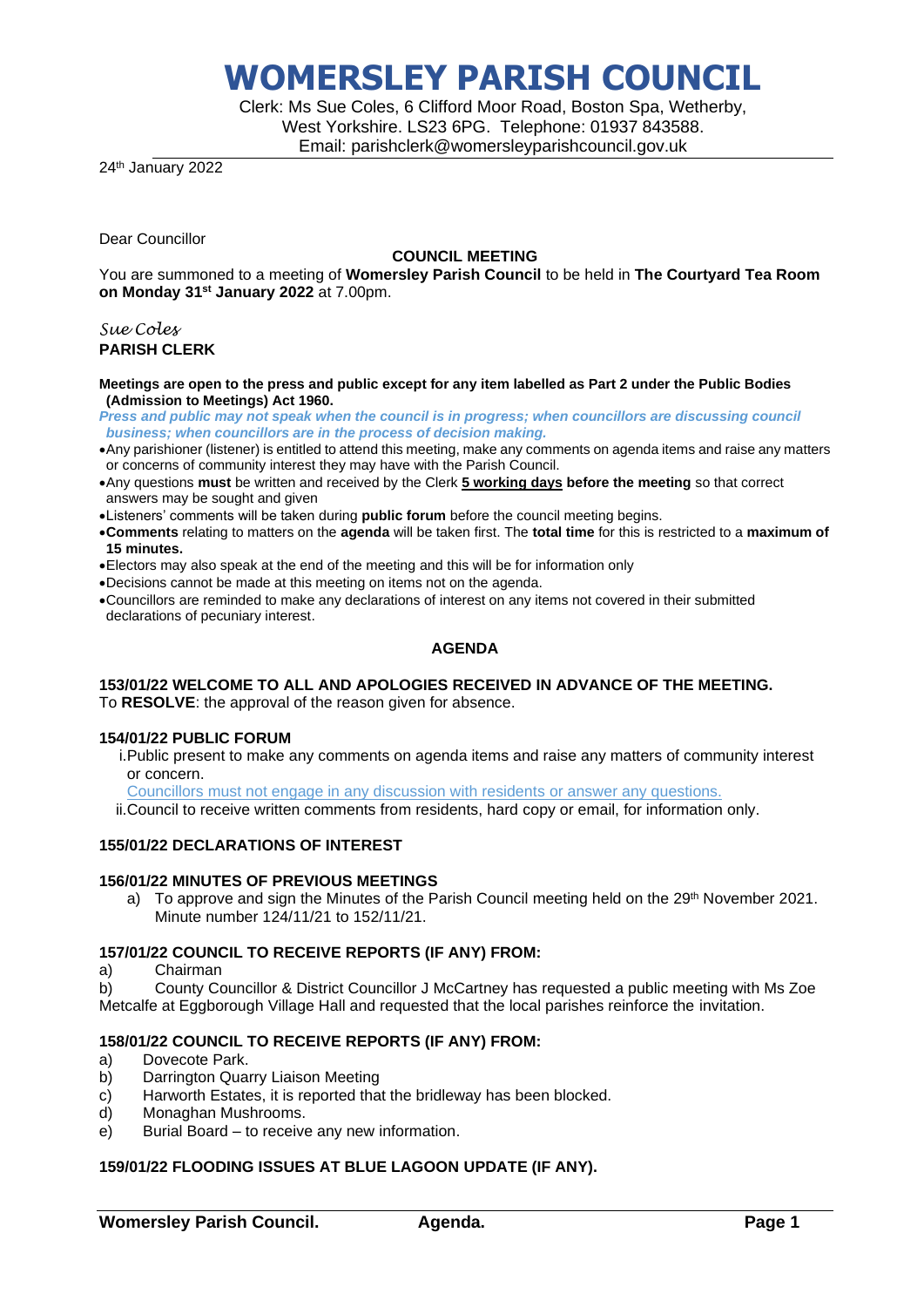Clerk: Ms Sue Coles, 6 Clifford Moor Road, Boston Spa, Wetherby, West Yorkshire. LS23 6PG. Telephone: 01937 843588. Email: parishclerk@womersleyparishcouncil.gov.uk

## **160/01/22 PLANNING APPLICATIONS**

## **a) NYCC CONSULTATION – NY/2021/0097/A27 WOMERSLEY QUARRY (HARWORTH ESTATES).**

This is a reserved matters application from planning application permissions granted under reference C8/41/107A/PA/ for an Aftercare Scheme, drainage matters and other items. A further report if any available will be given at the meeting.

#### **b) GALE COMMON JUDICIAL REVIEW IN CONNECTION WITH NY/2019/009/ENV**

A further report will be made by the Chair and Vice Chair regarding the Judicial Review for this application and the legal opinion from the QC to be appointed to represent the four parishes that this application will affect over the 25 years that the works will be in operation. (See minute 262/05/21) for more information.

#### **c) WENT EDGE QUARRY NY/2019/0002/ENV**

To receive a further report if there is any available will be given at the meeting.

| <b>PLANNING</b><br><b>APPLICATIONS /</b><br><b>APPROVALS</b> | <b>DETAILS</b> | <b>ADDRESS</b> | <b>DECISION</b> |  |  |
|--------------------------------------------------------------|----------------|----------------|-----------------|--|--|
|                                                              |                |                |                 |  |  |
| None received for Dec 21/Jan 2022                            |                |                |                 |  |  |

#### **161/01/22 FINANCE REPORTS:**

a) List of accounts for payment.

| <b>CHQ</b> | <b>DATED</b> | <b>PAYEE</b>          | <b>REASON</b>    | <b>GROSS</b> |          | <b>VAT</b> |       | <b>NET</b>   |          |
|------------|--------------|-----------------------|------------------|--------------|----------|------------|-------|--------------|----------|
| 1380       | 01.12.21     | <b>WHITLEY PC</b>     | CONTRIBUTION TO. |              |          |            |       |              |          |
|            |              |                       | <b>GCAG</b>      |              | 1,500.00 |            |       |              | 1,500.00 |
| 1381       | 25.12.21     | SUE COLES             | <b>SALARY</b>    |              | 430.59   |            |       | $\mathbf{f}$ | 430.59   |
| 1382       | 01.01.22     | <b>AUTELA PAYROLL</b> | <b>PAYROLL</b>   |              | 52.50    | £          | 10.50 | £            | 63.00    |
| 1383       | 25.01.22     | SUE COLES             | <b>SALARY</b>    |              | 430.59   |            |       |              | 430.59   |
| 1384       | 3101.22      | <b>YLCA</b>           | <b>TRAINING</b>  |              | 15.00    |            |       |              | 15.00    |
|            |              |                       | <b>TOTAL</b>     |              | 2428.68  |            | 10.50 |              | 2439.18  |

b) Current Balance of the Community Account as at  $24<sup>th</sup>$  January is £25,736.74

- c) Bank reconciliation to  $1<sup>st</sup>$  January 2022.
- d) Payment requests received after the agenda.
- e) Budget to end of January 2022
- f) List of cheques report issued to end of January 2022
- g) Income received: £1621.20 being the final sum under the S106 monies for the play area and
- £112.20 received from Yorkshire Water refund of DDR water meter charges.
- h) Appointment of Mr A Bosmans as internal auditor for 21/22.

Members to **RESOLVE** payments listed and accept reports.

#### **162/01/22 PRECEPT 2022/23**

Please see attached the details of Selby District Council tax base for 22/23 with several examples of the effect of various percentage increases in the Precept Demand to the average band D property.

The Parish Council is concerned about the Gale Common planning application and its negative effect on the village and wishes to support financially support the legal challenge. A consultation was placed in the November newsletter to advise residents that the Parish Council may wish to take this action and detailed the effect of the increase and one resident contacted the Clerk.

Members to **RESOLVE**: the Precept demand for 2022/23 for Selby District Council.

#### **163/01/22GRANT APPLICATIONS FROM TWO RIDINGS.**

The Clerk has submitted a grant application to the Two Ridings Community Foundation Fund (for the Selby District) for 20 hanging baskets at a cost of £1820 for 'Womersley in Bloom' and the Queens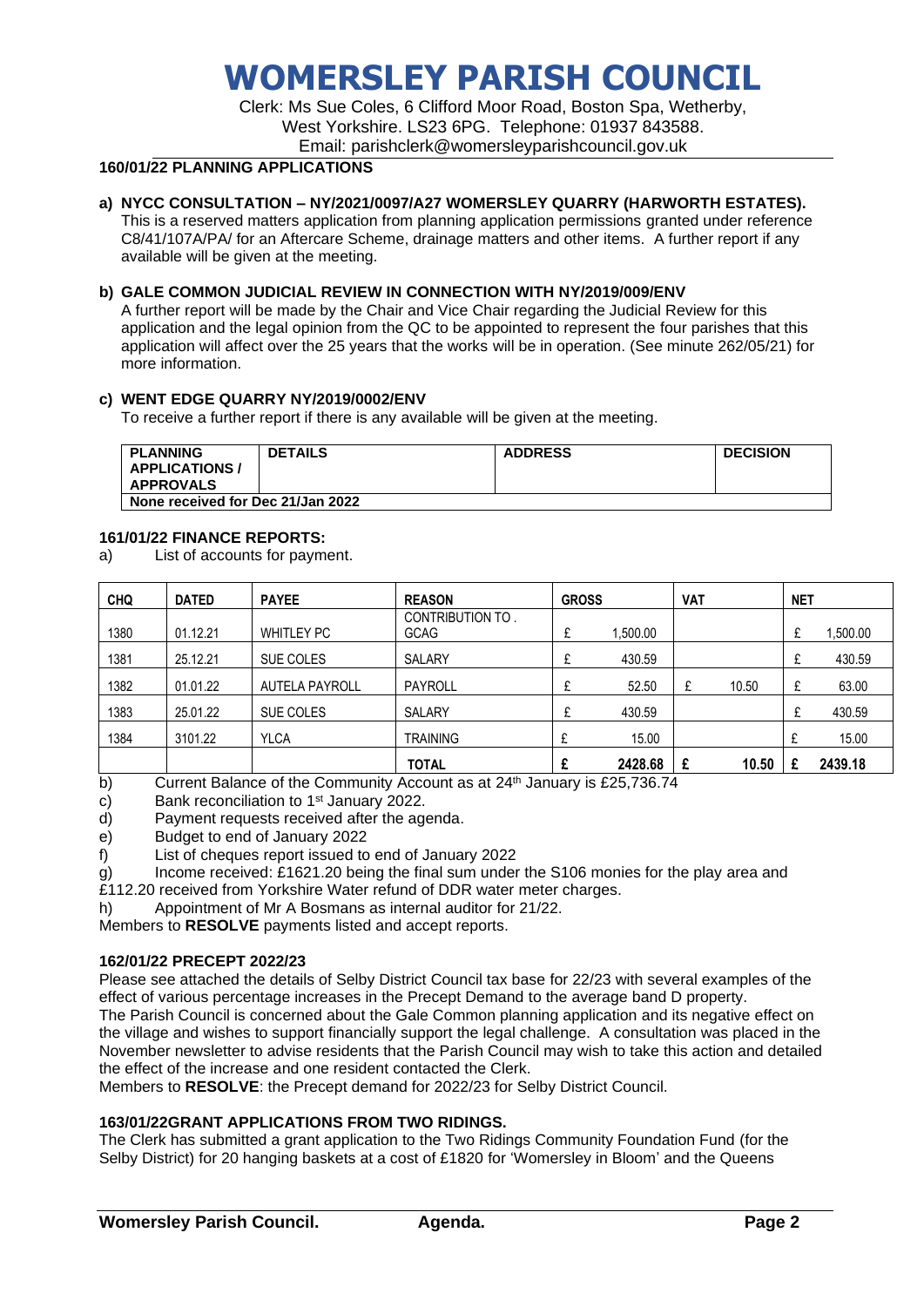Clerk: Ms Sue Coles, 6 Clifford Moor Road, Boston Spa, Wetherby, West Yorkshire. LS23 6PG. Telephone: 01937 843588.

Email: parishclerk@womersleyparishcouncil.gov.uk

Jubilee. Due to the cancellation of 10<sup>th</sup> January meeting Members are asked to **RESOLVE** this action retrospectively.

Another grant is available for up to £10,000 and Members are asked to instruct the Clerk if the Parish Council wishes to apply for this funding.

#### **164/01/22 AED TRAINING**

One person has contacted the Clerk to request AED training at Womersley Watersports as advertised in the newsletter.

### **165/01/22 UPDATING VILLAGE STREETLIGHTS**

See Min 134/11/21; Cllr Crossland has met with Streetlighting and a report will be given to the meeting.

#### **166/01/22 PARISH FIELD**

a) An update and information will be given at the meeting concerning the weekly/monthly play equipment inspections.

b) Mr Milner of Silverculture reported back regarding the Walnut Trees. Maintenance work has been authorised

- c) The Dog Warden has sent her report via email for consideration
- d) New posters have been ordered and received.

e) New notice board for the play area. Two suggestions have been offered to Members for consideration.

## **167/01/22 MEETING WITH GROUNDWORKS**

a) A meeting was held with Groundworks Leeds about the standard of workmanship in the play area. At which time it was agreed by the company that it would refund the Parish Council £900 in total and remove the present gates, the company has also agreed that they will be leaving the gateposts in situ.

- b) Members are asked to **RESOLVE** the purchase of two Aston Easy Latch 2-way gates at a cost of £546.00 plus vat and delivery.
- c) Members are also asked to **RESOLVE**: the fitting of these gates by an independent contractor yet to be appointed.

### **168/01/22 SELBY HOUSING NEEDS SURVEY**

Mr M Brown Rural Housing Enabler has completed his survey and the letters are to be delivered to each household on the 24<sup>th</sup> January or thereabouts. The Parish Council is asked to advertise the survey.

## **169/01/22 YLCA FRIENDS OF THE EARTH CLIMATE CHANGE TRAINING**

Cllr Barker attended this training and has circulated the notes via email for members views.

### **170/01/22 HIGHWAYS MATTERS AND SIGNAGE (IF ANY).**

- a) A1 upgrade at Darrington through to Holmfield Pontefract.
- b) To consider the purchase of a Speed Indicator Device a report will be submitted at the meeting.

### **171/01/22 THE QUEENS PLATINUM JUBILEE**

Please see letter from Buckingham Palace to celebrate Her Majesties 70-year reign. Members are asked to consider various ways the Council may like to celebrate; such as the Big Jubilee Lunch (which has its own website) on Sunday 5<sup>th</sup> June also The Queens Green Canopy and the Platinum Jubilee Beacons.

#### **172/01/22 NEW SINGLE COUNCIL FOR NORTH YORKSHIRE**

An online meeting has been scheduled for Wednesday 16<sup>th</sup> February and this is open to all Councils and Members.

### **173/01/22 NEWSLETTER UPDATE, WEBSITE AND FACEBOOK.**

A report will be given at the meeting to discuss printing quotes, compilation of copy and delivery.